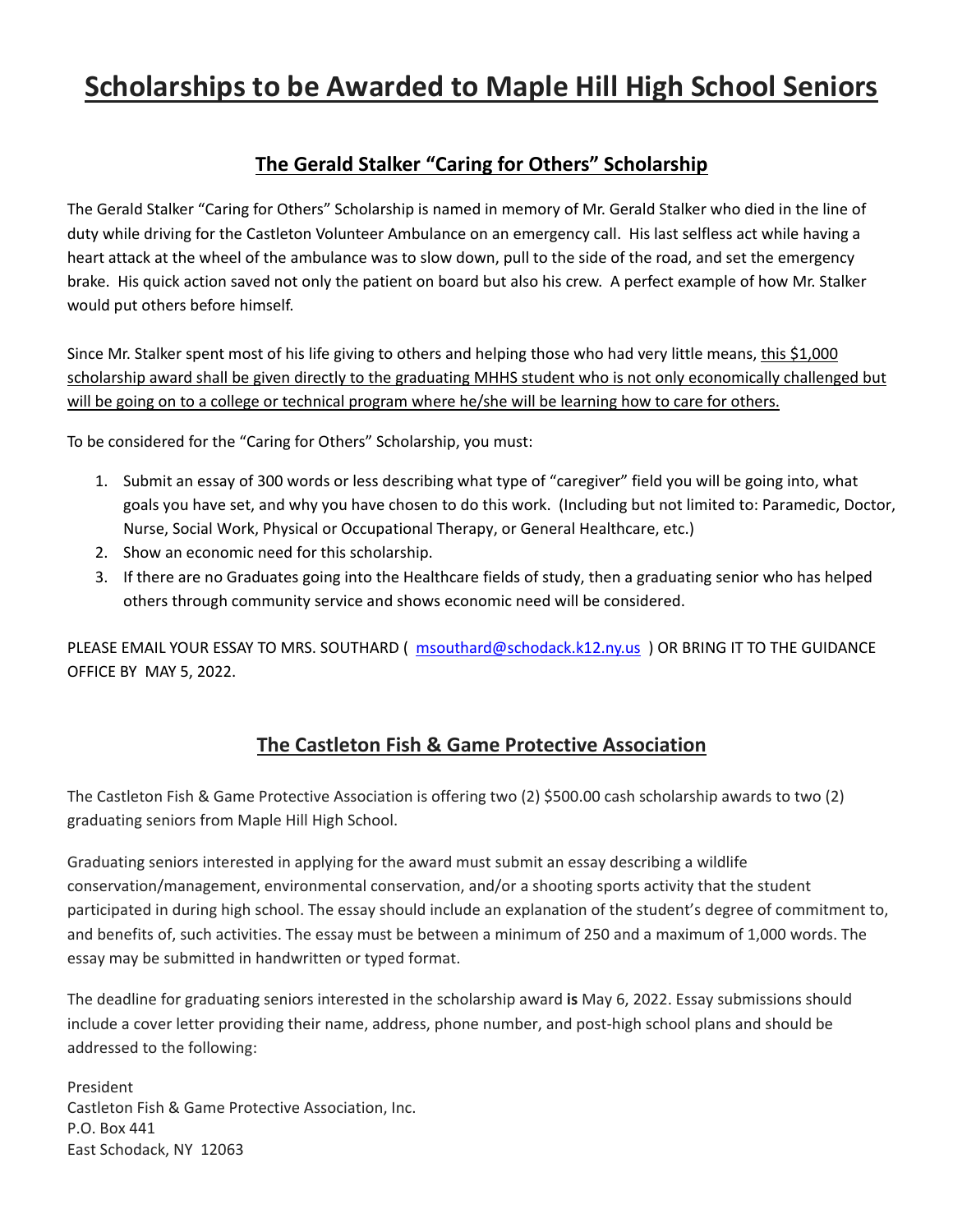# **The Schodack Police Benevolent Association - \$250**

**Public service** is defined as services provided by the government to the people within a certain jurisdiction, funded primarily by taxpayers. **Examples include education, emergency services, military, public offices, and social services**.

In a brief essay (300-500 words), explain your career aspirations and how you will have a positive impact on those receiving services in your field.

Essays must be submitted to Michelle Dellavechia at [mdellavechia@schodackpolice.com](mailto:mdellavechia@schodackpolice.com) no later than May 1, 2022.

#### **Schodack Central Faculty Association**

**The Schodack Central Faculty Association** is offering a \$3,000 scholarship for a Maple Hill High School senior planning on attending college. The scholarship will be judged and awarded on the following criteria: (1) Contributions to school and community (2) Student's scholastic record and (3) Need. The application was emailed to the senior class and is also available in the guidance office.

The complete application and necessary forms must be submitted to the guidance office by May 6, 2022.

#### **Eden Renewables**

**Eden Renewables** has announced their **"Green" STEAM \$3,000 Scholarship** for a **Maple Hill High School Senior** who plans to pursue a career in a field that benefits the environment.

Eligibility criteria include having an 85 cumulative GPA, acceptance to a 2 or 4-year college enrolled in Green STEAM or related discipline, a letter of recommendation, and a 500-word statement of purpose regarding educational plans and professional aspiration in Green STEAM. Applications were emailed to the senior class and are also available in the guidance office. The deadline is Friday, May 20, 2022.

## **Rensselaer Elks Lodge - Jack Stewart/Ann Collins Scholarship**

The Rensselaer Elks Lodge B.O.P.E. will present the **Jack Stewart/Ann Collins Scholarship to one male and one female high school senior from Maple Hill***.* A \$500 scholarship will be awarded to each. Applications are available in the guidance office. COMPLETED APPLICATIONS MUST BE SUBMITTED TO THE GUIDANCE OFFICE BY FRIDAY, MAY 6, 2022.